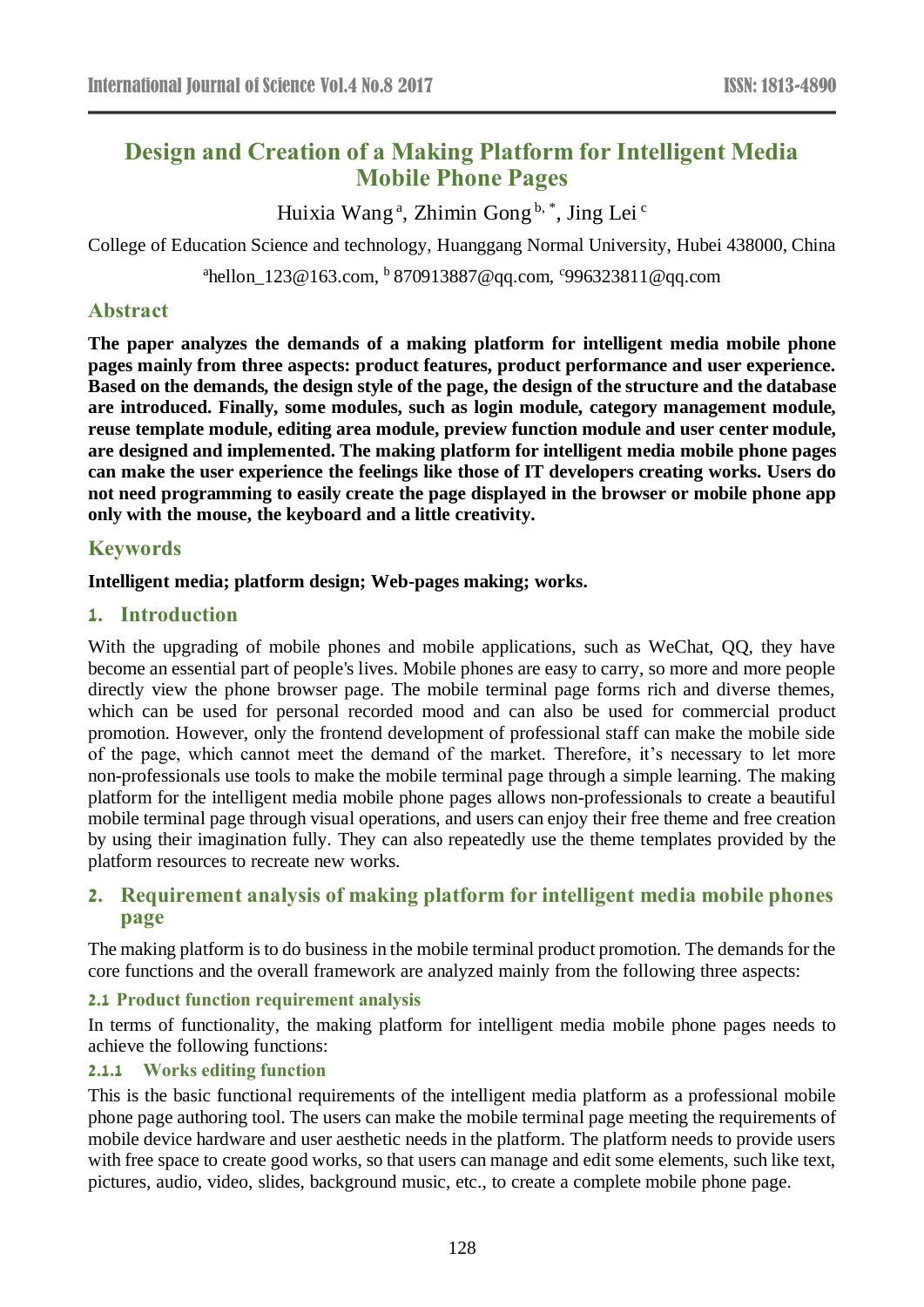### **2.1.2 Works management function**

Users can create a promotional page with rich themes through the intelligent media platform based on different themes, so the platform needs to provide the function of creating works and deleting works. In addition, when the number of the works is accumulated to a certain degree, the platform needs to provide users with a function that can categorize and classify different types of works. Works can be added to the parent class and the subclass of the parent class, and the subclasses the second level of classification at most.

### **2.1.3 Reusing template function**

In order to save the production cost of users, the template reuse function is provided to make the pages of different themes with same structure and same style for users, saving production time, improving productivity of works, and winning customer satisfaction and enhancing user experiences.

### **2.1.4 Resource sharing function**

Resource sharing is the basic function that every technology open platform must provide to users. It can provide users with a steady stream of creative sources and can enrich the visual effects of works. The intelligent media needs to take resource sharing as a separate module in order to providing readily accessible original materials to users. The platform resource database often includes three pieces of basic materials--page elements, single page templates and multipage templates--to satisfy the specific needs on the platform. These resources may come from platform administrators, and may also come from the users' original works approved. They can be shared by different on the platform.

### **2.1.5 Works preview function**

After finishing making the works and before releasing them, users can further adjust and optimize the works to achieve the best display effects by previewing the effects of pages on mobile phone simulators. Note that previewing the works needs the functions of simulating pages by finger flipping and playing background music, and also needs the function of displaying the real animation effects in pages on mobile phones.

# **2.1.6 Works publishing function**

After the confirmation of works completed, users can release the works, waiting for the auditing of platform administrators. When the auditors confirm that the themes and the contents of pages are positive and healthy, the users will receive the feedback from the auditors and the links to the works in their inboxes. So far, uses finish the whole process from creating works to releasing works. And the users can find their original works in the resource library of the platform.

### **2.2 Product performance requirement analysis**

The making platform for intelligent media mobile phone pages is an online network editing platform, which needs more stringent requirements on Performance. According to the requirements of platform performance, the analysis is summarized as follows:

### **2.2.1 Network performance requirements**

Online platforms rely totally on the network connections. However, the network states of the user hosts are unknown. In order to give users better production experiences, a local storage mechanism is used in the platform. When first loading some contents and resources, users save them on the local cache (the browser establishes the session and stores the user access information). And thus, the users' browsing experiences are not affected by the network connection interruption due to the network failures caused by reloading the resources or jumping the page.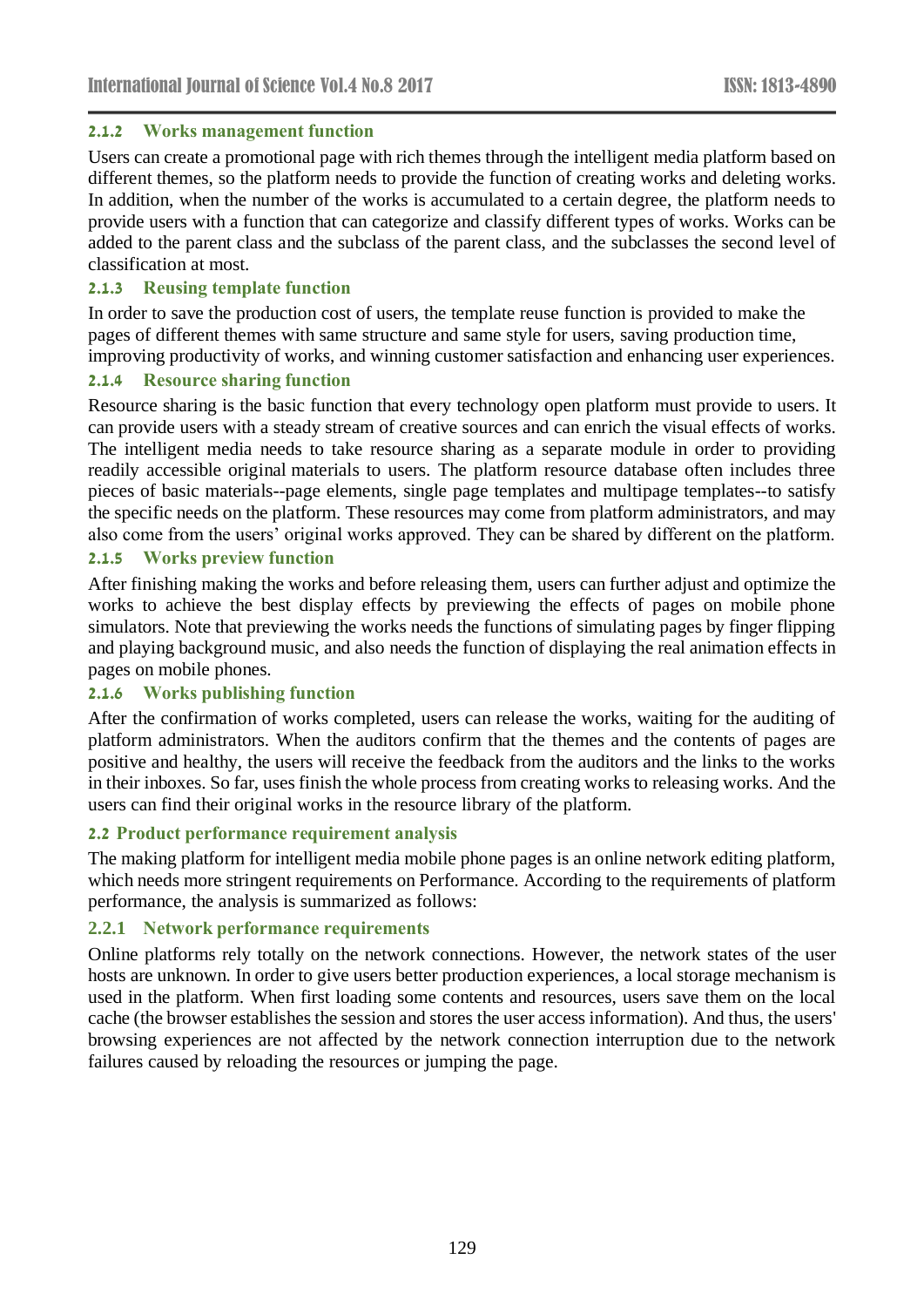### **2.2.2 Smooth operation requirements**

The nature of the making platform for intelligent media mobile phone pages determines the nature of users operating frequently when editing the works, which requires that the operation stage provides a smooth experience. At this point, the platform will make full use of the advantages of AngularJS in the construction of web applications to solve the users' operation and display real-time demands perfectly. In fact, AngularJS provides data binding capabilities instead of frequent Ajax requests to ensure that the page displays some effects without page refreshing and skipping. Furthermore, the platform allows users to display their operating results in real time when editing elements on the page or adjusting the property pane.

### **2.2.3 Data security requirements**

When users enter the platform through the account password, the users' account information and data stored in the platform will be saved in the corresponding database tables. For the safety of users and the copyright of works, the platform has made the security processing. On one hand, users send requests to the server by using the POST method. On the other hand, the users' important information in the database is handled with MD5 encryption.

### **2.3 User experience requirement analysis**

The making platform for intelligent media mobile phone pages is a service platform whose tenet is that customer is the uppermost. The core design of the platform should be based on the users' experiences, and its function and structure design should be according to users' needs. The needs of user experiences include the following aspects:

### **2.3.1 Visual experience requirement**

The making platform for intelligent media mobile phone pages strives to achieve a comfortable and relaxed experience. Since the eyes of users are in a state of focus for a long time to cause the eyes train easily, the platform needs to provide the interface to protect the eyes in order to reducing the user fatigue. In addition, the layout style and appearance of the platform must be strictly designed according to the design specification, so as to ensure that the users can correctly identify the prompting information and the specific mark in the platform.

# **2.3.2 User feedback requirements**

After the confirmation of works completed, users can release the works, waiting for the auditing of platform administrators.

After finishing the creating of works, users can publish their works online, waiting for the results of audit. In order to deal with the users' requests to releasing the works as soon as possible, the requests are sent to the platform enterprise e-mail, and then the maintenance personnel handle the mails and feed back to the users' inboxes. In general, the audit time is asked to not exceed 12 hours.

# **3. Design of the making platform for intelligent media mobile phone pages**

### **3.1 Interface style design**

The interface design of the platform is strict implemented according to the design specifications formulated by UI Designers. Accordingly, a standard interface is designed with a high efficiency and the consistent interface styles of final works are ensued, which provide users with a comfortable and satisfactory visual experience so that the user centered purpose is achieved. The interface style is designed from the two respects: color and layout style.

Color: In the platform, red brown (#8f1e23) is the dominant color, gray is the background color, and prompt boxes are unified with yellow color. In addition to the eye-catching main color, other page elements are used with simple eye-protecting delicate color to reach a comfortable and uniform visual feeling.

Layout style: In order to allow users to easily use the various functions provided by the platform, the layout of the platform is presented in the form of functional branches, such as the top navigation menu, the left and right (some modules do not) management panels, and the middle content area and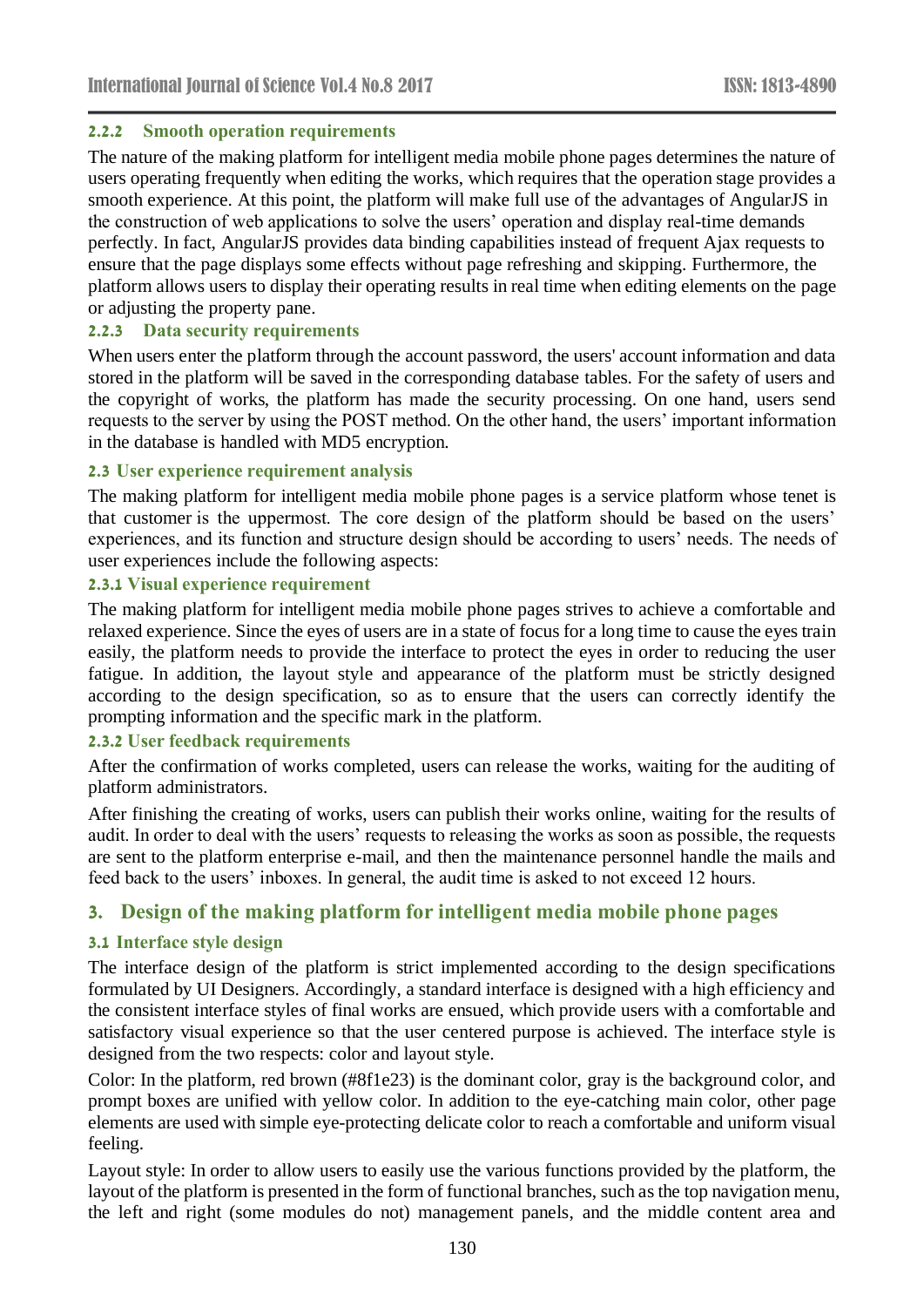operating stage. In addition, the layout style of all elements, such as components, popup windows, prompt messages, or other elements of the page, follow a unified standard. The fact, that the total layout style in the platform is completely unified, is done really.

### **3.2 Overall structure design**

The overall structure design of the making platform for intelligent media mobile phone pages fully takes into account of the users' behaviors and the function sorts. The integrity of functions is ensured and the clearness of module divisions is as far as possible to be made simultaneously, which help the users quickly recognize the module functions and quickly find the corresponding operations. On the other hand, the overall structure design can save the later maintenance cost and the later extension function development cost greatly. The overall structure of the platform is shown in Figure 1.



Figure 1: Overall structure of platform

#### **3.2.1 Home page**

When visiting the website of the making platform for intelligent media mobile phone pages, users first need to enter the login page. If doing not register on the platform, users can choose to register or login the third party platforms, such as WeChat and QQ, which are supported to login as the third-party platforms by the intelligent media platform. Users must fill in user names, passwords and emails, and agree with the use agreement written by the intelligent media. After the completion of the registration should return to the login page, the users can choose to log in to remember the passwords (for security reasons, do not recommend password-less login). If losing the password, the user can enter the "forgotten password", and then reset the login password through the mailbox validation.

# **3.2.2 My works**

After a successful login, a user enters the module of my works, which is divided into six parts as shown in Figure 2.The sub-module about my works stores the user created pages and the reuse single page templates, and the sub-module about the single page templates and my elements stores the materials used to make pages. When editing pages, users can select the appropriate resources from the material library. Users click on the right bottom of the collection in the platform resources, and then the source material can be deposited in my collection. When the users edit the pages and click on the release button, the release status of the works will be displayed in my push, and the page displays works push state based on the system administrators' audit progress. The inbox is used to receive system messages within the platform and feedback messages from the system administrators.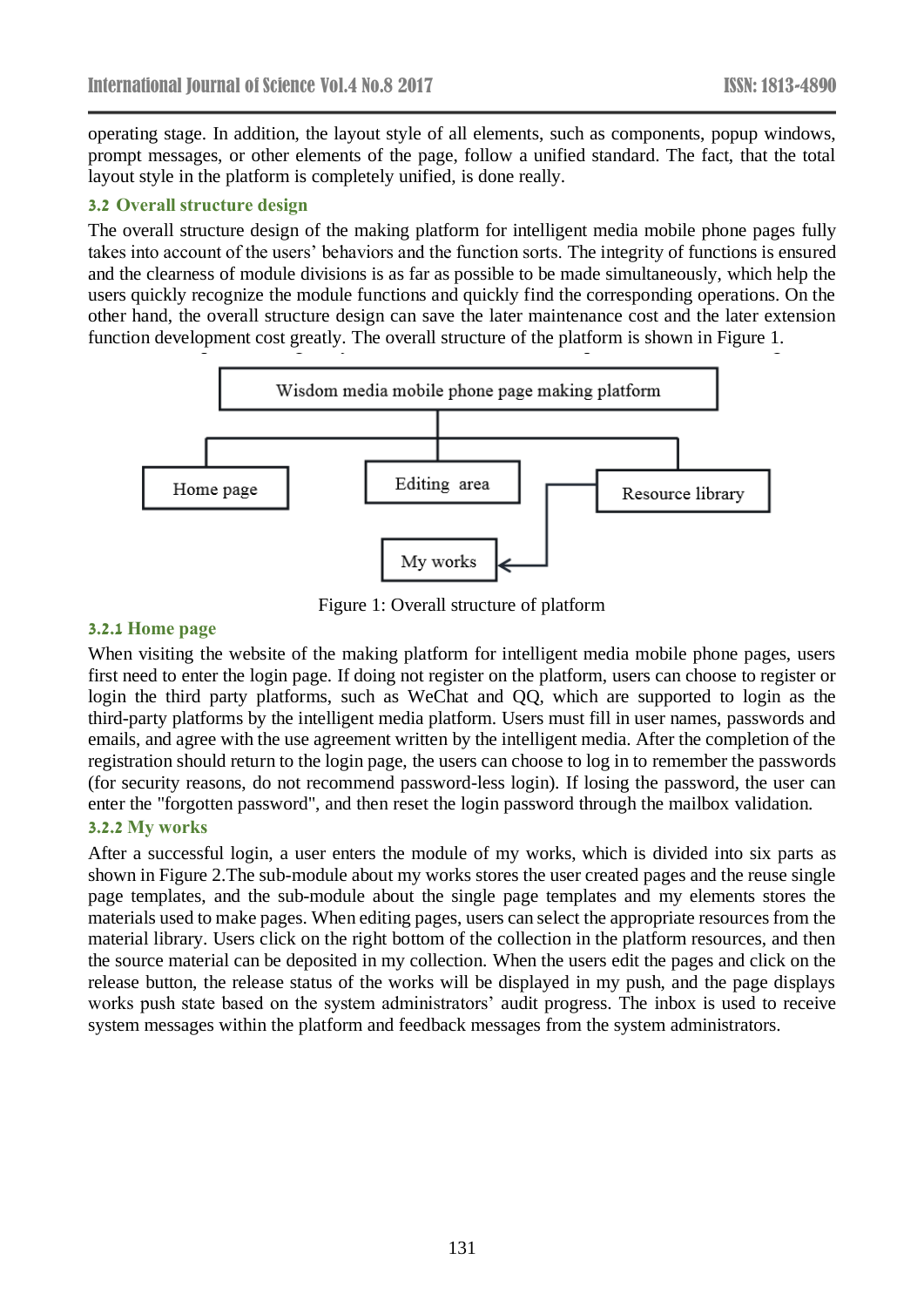

Figure 2: my works module structure

# **3.2.3 Resource library**

The design of the resource library mainly aims at providing users with reference template resources and page element resources, which are carefully designed by professional UI designers. Users can preview, collection and reuse template resources freely. In the element library, ordinary users can only view the big picture and only system administrators can add, delete and modify the contents on the platform.

### **3.2.4 Editing area**

The module design of the editing area is the core design of the intelligent media platform since the editing area is the most frequent part of the users' access to the platform. The tool menu bar is on the top of the edit area, as shown in Figure 3.



# Figure 3: Editing Toolbar

The menu bar includes a variety of editing tools and a number of convenient controls provided to users. The left side area of the window is an area of single page settings and layers property settings, and the relevant parameter setting panel of pages and elements is on the right side of the window. The rich functions of the editing area can only meet the basic needs of user editing and more complex functions need to be developed and expanded later.

### **3.3 Database design**

The database plays a very important role in the platform, and the design of the database structure directly determines the fluency of users' access and viewing data. Reasonable database structure can greatly improve the efficiency of data storage. In order to ensure the integrity and unification of data [1], the making platform of intelligent media mobile phone pages uses MmongoDB database and MySQL database, making the data query function to be enhanced greatly.

# **3.3.1 Analysis of database structure functions**

When the database system is established, the current demand and the increased demand in the future are analyzed, which are summarized as the following points:

① The type of users includes system administrators and editors. The system administrators are responsible for the audit of users' works and the management of the resource library, but they cannot enter the editing area and my works. The editors are ordinary users and are able to manage the works and edit the page, whereas have the right to use the resources in the platform and have no the management right.

② The resources uploaded by users need to be stored in the database, so that users can use them for a long time.

③ The status of releasing the users' works is divided into the adoption and rejection based on the system administrators' audit progress.

④ A user can create a number of works, including the user's proprietary works and the works provided by the platform resource library.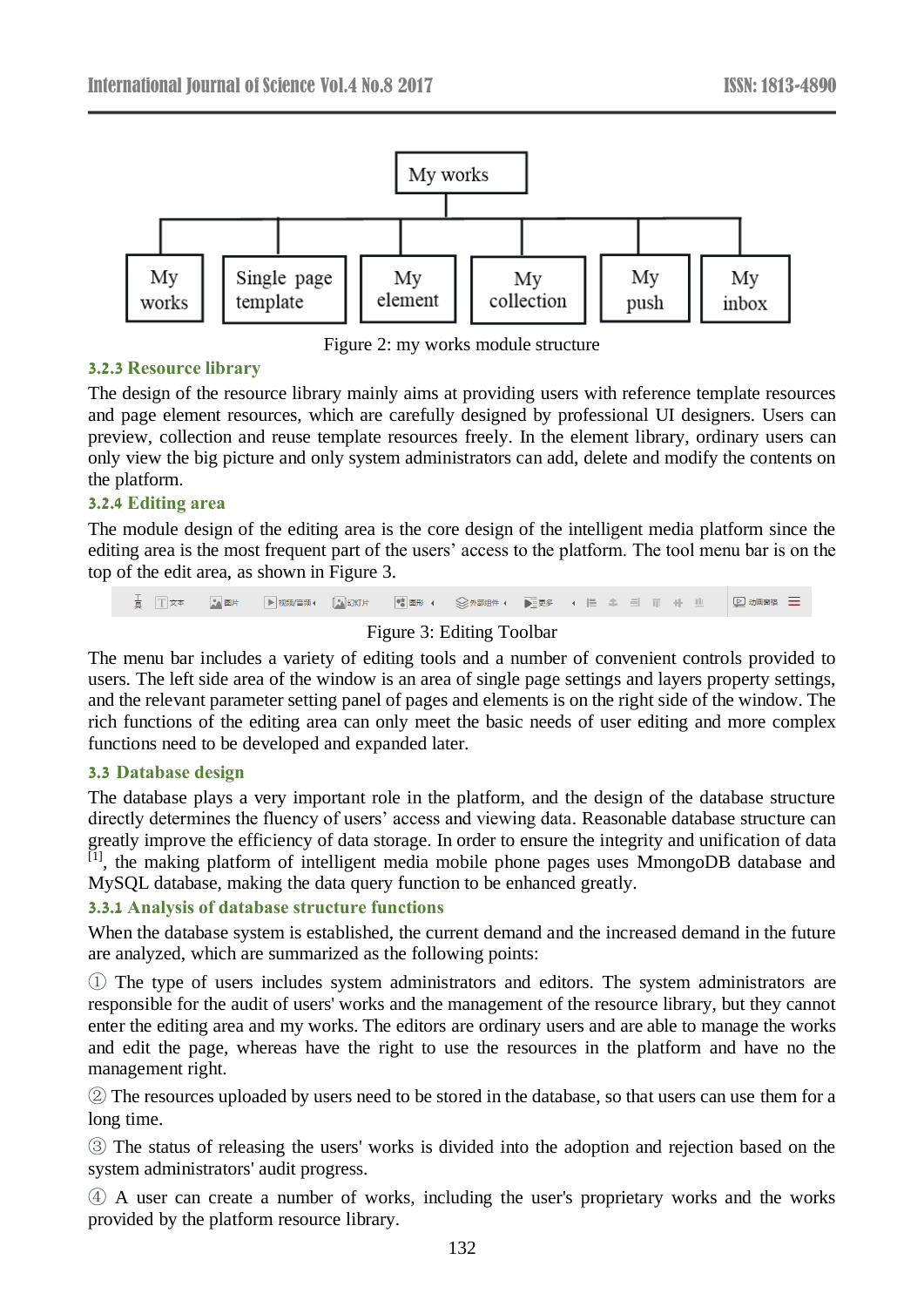⑤ The resources in the platform are divided into pictures, videos and audios which are found and used by users.

# **3.3.2 Design of database logical structure**

After the database needs are analyzed, the logic structure of each data table and their relations are needed to be sort out in order to establishing their reasonable primary-foreign key relationships, so that the complete function requirements are achieved by using the most simple table relationships. It is necessary to clarify the function and significance of each data table before the design of the database logic structure. The key data tables are shown in Table 1.

| Table name | <b>Function</b>                                                                                          |
|------------|----------------------------------------------------------------------------------------------------------|
| sys_user   | Record the user information including system administrator information and general editor<br>information |
| sys_log    | Record the operation logs of user upload resources                                                       |
| page_push  | Record the status of user push works, including no handling, passing and rejecting                       |
| resource   | Record the resources in the intelligent media platform, including public resources and user<br>resources |

#### Table 1: Main data table function of intelligent media platform

The key field sets for the above data sheets are as follows.

The table structures of sys\_user, page\_push and resource are shown in Tables 2, 3 and 4, respectively.

| Field name             | Data type | Explanation                            |  |
|------------------------|-----------|----------------------------------------|--|
| USER_ID                | bigint    | User $ID$                              |  |
| login_name             | varchar   | Login name(Support Chinese name)       |  |
| user name              | varchar   | User name                              |  |
| user_pass              | varchar   | Password (MD5 encryption)              |  |
| user_type              | int       | User type 1: System management 2: Edit |  |
| <b>EXPIRATION TIME</b> | datetime  | User expiration time                   |  |

#### Table 2: Table field description of sys\_user

### Table 3: Table field description of page\_push

| Field name        | Data type | Explanation              |
|-------------------|-----------|--------------------------|
| PUSH_ID           | bigint    | Push ID (Primary key)    |
| <b>PUSH DATE</b>  | datetime  | Push time                |
| <b>STATUS</b>     | Int       | Push state               |
| <b>CHECK DATE</b> | datetime  | Administrator audit time |

#### Table 4: Table field description of resource

| Data type | Explanation                                  |  |
|-----------|----------------------------------------------|--|
| bigint    | Template ID                                  |  |
| Int       | Element type: 0: Picture, 1: Audio, 2: Video |  |
| varchar   | Element save path                            |  |
| Int       | A public resource or not: 0: Yes, 1: no      |  |
|           |                                              |  |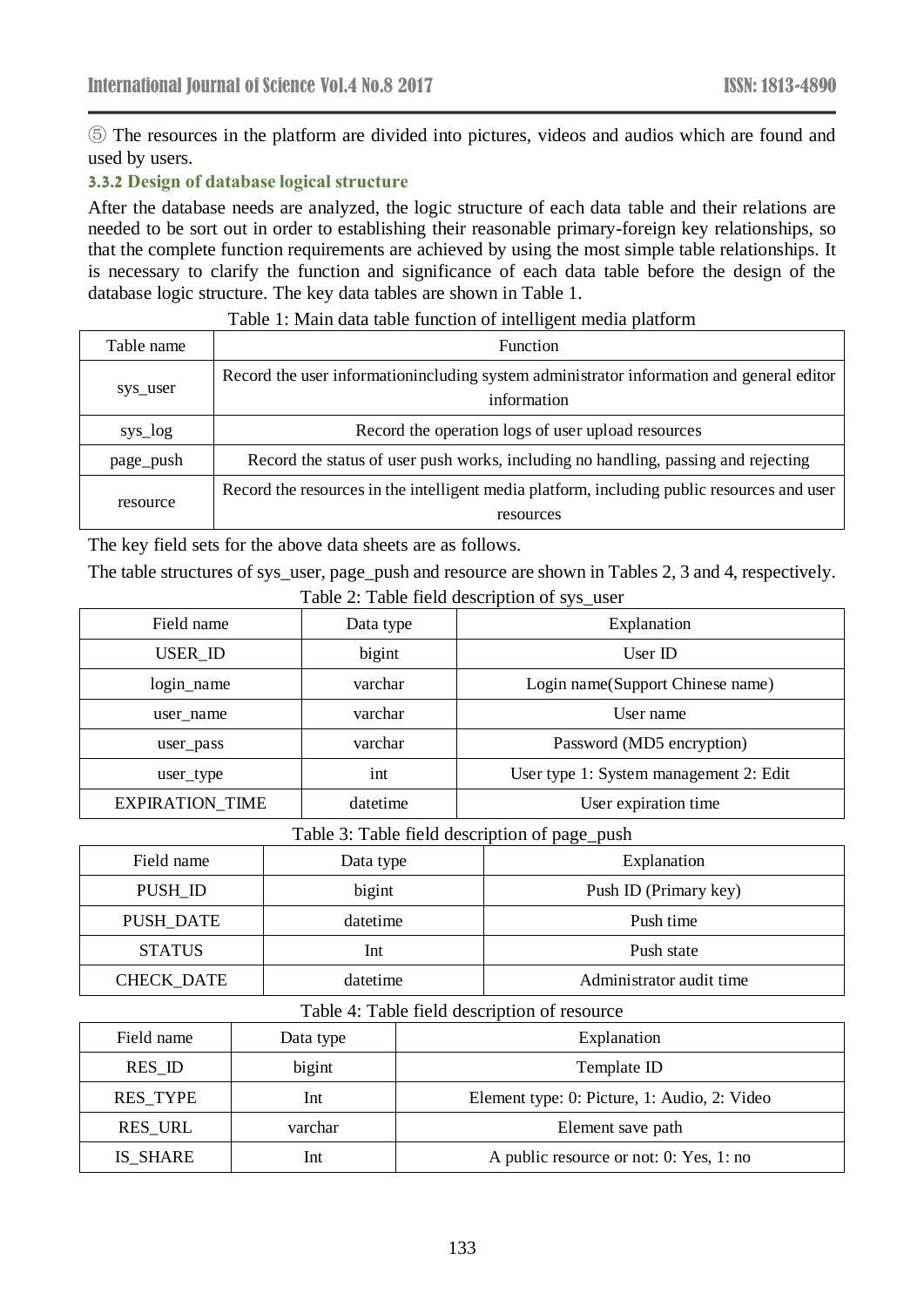# **4. Implementation of making platform for intelligent media mobile phone pages**

### **4.1 Realization of function of login registration**

The only access to the platform is registration and login, which are verified in foreground and are checked in background by using database. When users input the information, the foreground checking can detect the characters which do not meet the requirements of the format, and then display the input prompts. After the foreground input checking is successful, the button state can be activated. When the users click on the registration, the system will check whether the registered account or mailbox has existed. If it does not exist, the newly registered user information can be inserted into the user table in the database, so does the login process. Login interface is shown in Figure 4.



Figure 4: Home login interface

#### **4.2 Development and implementation of works classification management**

When the number of users increases, it is necessary to classify the works and elements. The users can manage and classify them according to their own habits. There are two ways to add the classification. One is that the users click the right mouse button to select the option "add another category" in the classified management area. The other is that clicking on the plus button on the bottom ofthe classified management area adds new classification. At the same time, the users can delete and rename them. Classification management interface is shown in Figure 5.



Figure 5: Classification management interface

The implementation of this module needs to use ztree-core.js and ztree-exedit.js. Adding and deleting nodes will call the bootstrapQ.dialog() method. When a new classification is established, the database query operation will be proceeded to avoid duplicate name classification. Moreover, the classification level is limited by using control statement, and the second level of classification is added at most.

### **4.3 Development and implementation of reuse template function**

The reuse template function is more common in the platform and the users can see the button of reuse template when the mouse cursor is moved to the area covered by the works. The reuse means that the existing works can be reprocessed. This process includes two steps: The name, path and related data of the original works are saved as a new path, and then the edit state of works in the new path is jumped to. The two operations use querying and inserting operations to the database, respectively. The interface of the reuse template is shown in Figure 6.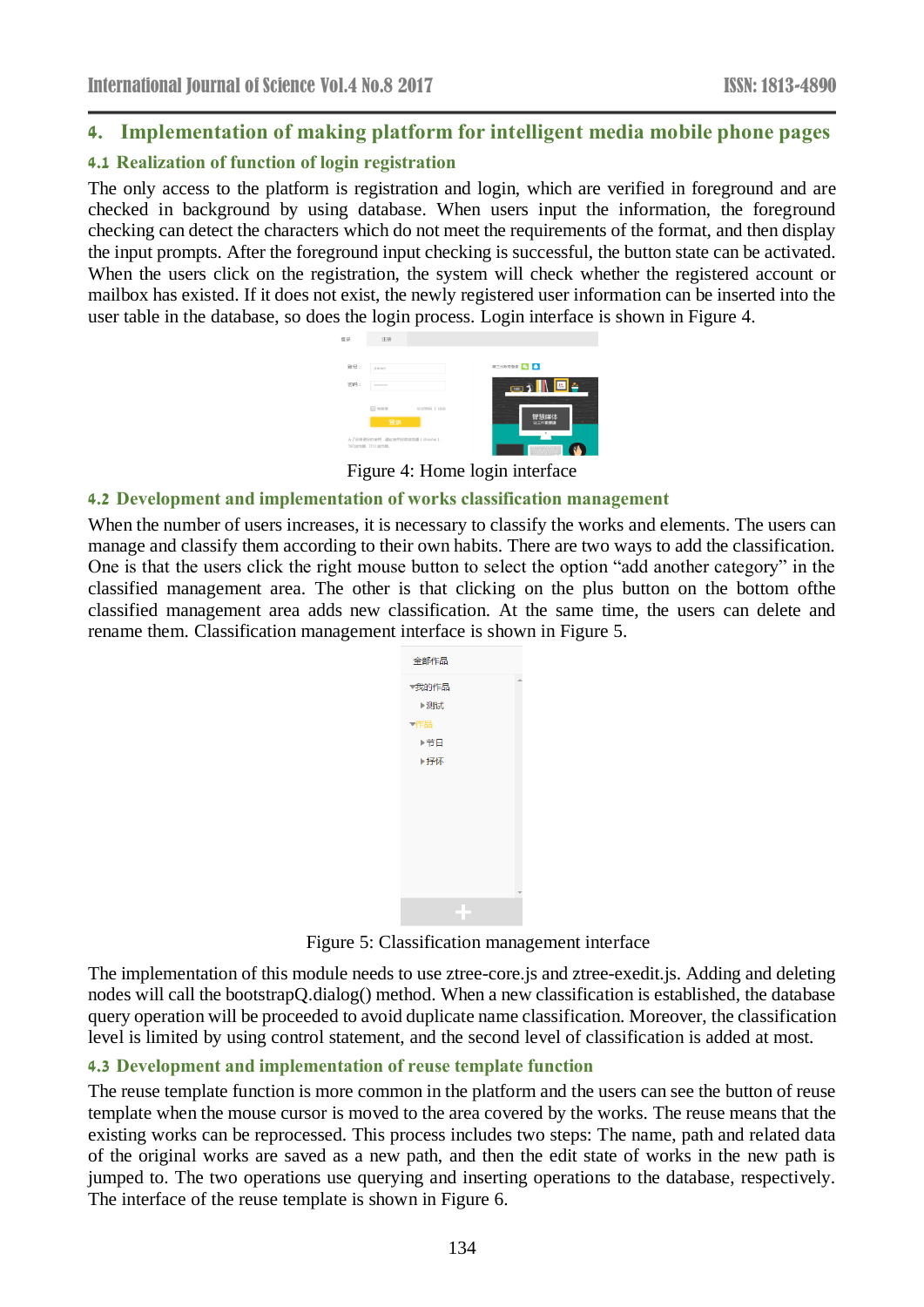

Figure 6:Reuse template Icon

# **4.4 Development and implementation of editing area**

The editing area is the main operating area in which users make mobile pages in the platform, and is also the core area. The middle part of the editing area is the making stage to display page making effect. If you have making experiences in computer software, such as Photoshop, Flash, PowerPoint, etc., you get the operation quickly. The toolbar is at the top of the editing area and you can select the corresponding operations in the toolbar to insert texts, pictures, slides, videos and audios and other components into the pages. The area on the left is the page area, which is the management area of the layer and is used to manage the thumbnails of the page and edit the layer. The right area is the property panel area, including the property settings of elements, animation effects and document basic information settings. In this area, users can set the related attributes and animations of elements or backgrounds in the stage. After the page is finished, users can choose to save, preview or release it in the upper right area. Clicking the previewing button will jump to the preview page, and users can scan the code on the phone to view the display. After determining the correct effect page, you can save it to "My works" and can also return to view it. In addition, by clicking on the release button, users' works will be sent to the server mailbox. After the audit (mainly to avoid unhealthy contents spread on the network) is passed, the users' works can be viewed in the mobile terminal through the UPL address. The editing area interface is shown in Figure 7.



Figure 7: Editing area interface

# **4.5 Development and implementation of preview function**

The preview area is for displaying works effects and users can click the analog mobile phone screen or the page flip button on the right side to view works. In addition, users can scan the two-dimensional code on the top right of the preview area to preview the display effects on the phone. If some parts of the works are not satisfied, users can click on the "return edit" button to return to the edit area to modify the works. The preview area interface is shown in Figure 8.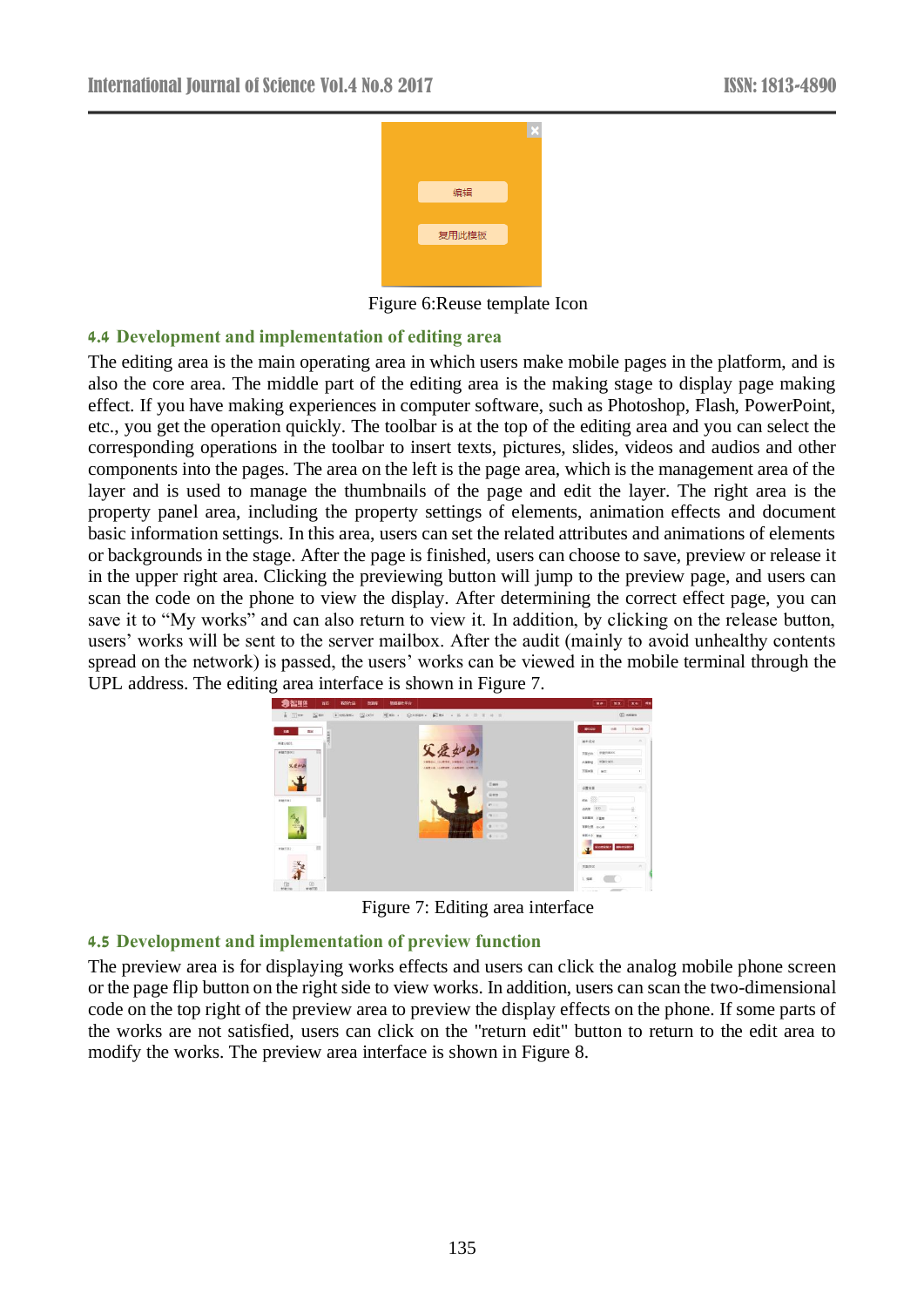

Figure 8: Preview area interface

### **4.6 Development and implementation of "user center"**

Users can click on the user name principle on the top right corner of the page to edit the personal information, to change their images and to choose to reset the login passwords. The revised information is saved by clicking the save button after the completion of the modification. The "user center" interface is shown Figure 9.

|    | ັ                |             |                                           |  |
|----|------------------|-------------|-------------------------------------------|--|
| 帐号 | 123abc           |             |                                           |  |
| 昵称 | 123abc           |             |                                           |  |
| 邮箱 | 996323811@qq.com |             |                                           |  |
| 头像 | 更换头像             |             |                                           |  |
|    |                  |             | 调输入你的旧密码,为了安全经见,接着要输入两遍新密码。以便我们结验你输入的是否正确 |  |
|    |                  | 旧密码         | 旧密码                                       |  |
| QQ | 996323811        | 新密码         | 無害码                                       |  |
| 电话 | 17710929980      | 确认密码 @ULEES |                                           |  |
|    | 保存               |             | 保存                                        |  |

Figure 9: User center interface

The verification of this function is similar to that of the login and registration functions on the home page, which is no longer specific described.

In a word, the making platform for intelligent media mobile phone pages can provide users with convenient and efficient page making services. Since there are many omissions and deficiencies in the design and development process, we will try to provide more quality services for users under the condition of ensuring the normal operation of the platform.

### **5. Conclusion**

Compared with the rapid development of Internet front-end technology, the academic research on the front-end popular frameworks is still delayed. The paper discusses the research background of the platform and introduces the development process of the making platform of mobile phone pages in detail. With the rapid pace of the development of mobile Internet, mobile pages as a new kind of information media has been inextricably linked with our lives. With the improvement of the platform functions, more people will be drove to participate into this development so that people get more comfortable, richer browsing experiences.

### **Acknowledgements**

This work was supported by the Humanities and Social Sciences key project of Huanggang Normal University No. 2013017403 and Education Programming Project of Huanggang Normal University under Grant No. xfg2017009.